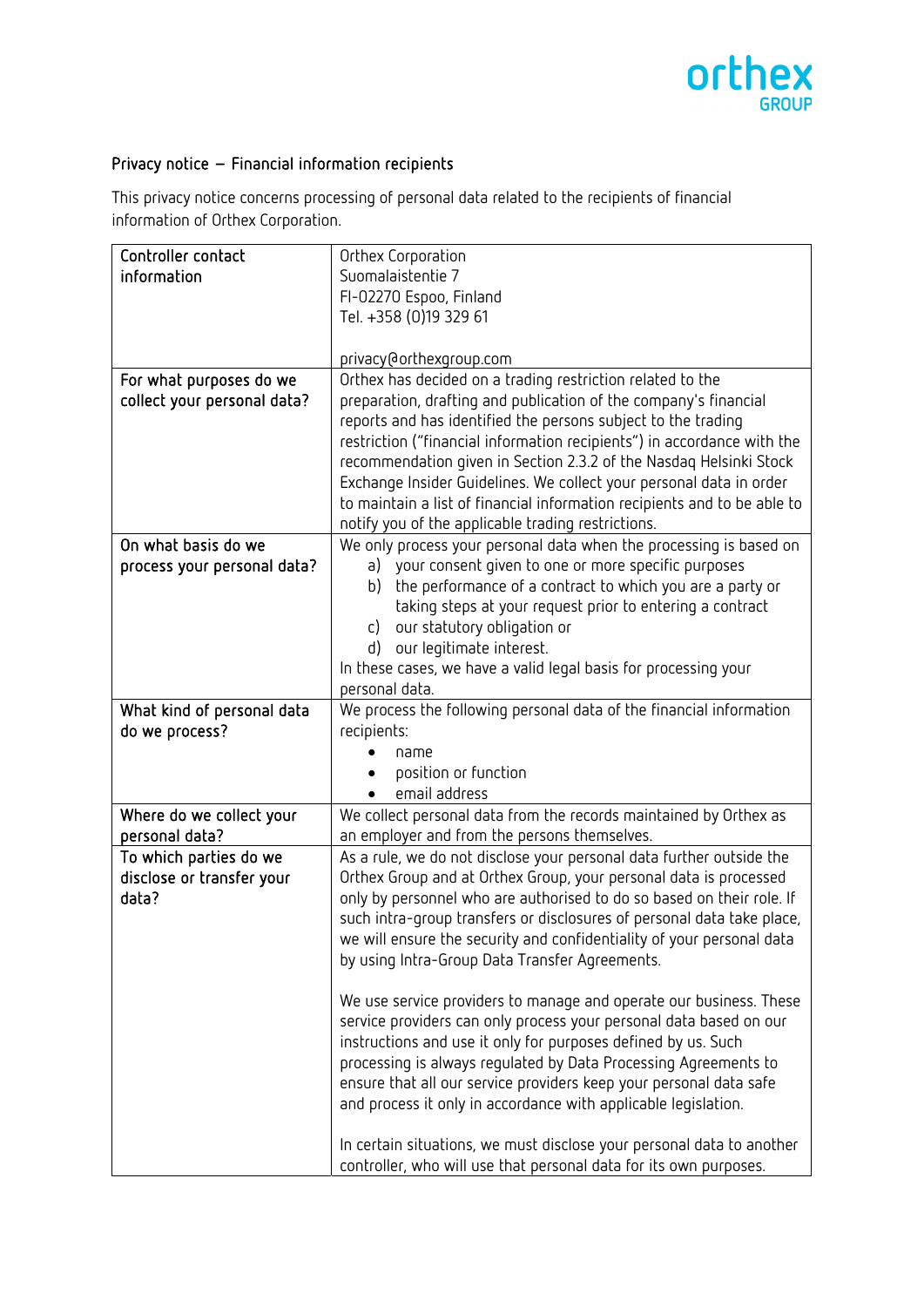

|                                                                | Personal data may have to be disclosed for example to authorities                                                                                                                                                                                                                                                                                                                                                                                                                                    |
|----------------------------------------------------------------|------------------------------------------------------------------------------------------------------------------------------------------------------------------------------------------------------------------------------------------------------------------------------------------------------------------------------------------------------------------------------------------------------------------------------------------------------------------------------------------------------|
|                                                                | when Orthex has a legal obligation to do so.                                                                                                                                                                                                                                                                                                                                                                                                                                                         |
| Do we transfer your<br>personal data outside the<br>EU or EEA? | As a rule, we do not transfer your personal data outside the EU or<br>EEA. In case your personal data is transferred outside the EU or EEA,<br>appropriate technical and organisational measures, such as EU<br>Model Clauses, are taken to secure your personal data. The recipients<br>of such data will be required to protect confidentiality and security of<br>the personal data and may not use it for the benefit of their own<br>business.                                                  |
| How do we protect your<br>personal data?                       | Orthex has taken appropriate technical and organisational measures<br>to restrict access to the personal data it holds and to protect it<br>against loss, accidental destruction, misuse, and unlawful alteration.<br>Access to personal data is restricted on a need-to-know basis to<br>individuals (Orthex's employees and service providers) who need to<br>access the data for the purposes it was collected for.                                                                               |
| How long do we store your<br>personal data?                    | By default, we store personal data only as long as is necessary for<br>the purposes it was collected for. When personal data is no longer<br>needed for that purpose, it was originally collected for, it will be<br>deleted or anonymized, unless we have a legal obligation to retain<br>the data for a longer period. This means that the retention periods<br>we have defined for your personal data vary depending on the<br>processing purpose, type of personal data, and local requirements. |
| What are your rights as a<br>data subject?                     | As a data subject you have certain rights which help you to control<br>your own personal data and to affect the way it is being processed. If<br>you wish to use your rights, please contact us by email at<br>privacy@orthexgroup.com.<br>Right to access                                                                                                                                                                                                                                           |
|                                                                | You have the right to obtain confirmation as to whether your<br>personal data is being processed by us and to know what personal<br>data it is we process. If you wish, you may request a copy of such<br>data.<br>Right to rectification                                                                                                                                                                                                                                                            |
|                                                                | If your personal data is incorrect or incomplete, you have the right to<br>request for rectification or completion of your personal data.                                                                                                                                                                                                                                                                                                                                                            |
|                                                                | Right to be forgotten                                                                                                                                                                                                                                                                                                                                                                                                                                                                                |
|                                                                | You have the right to request that your personal data be erased. In<br>such a case, we will delete your personal data unless we have a legal<br>obligation or other overriding reason to retain your data.                                                                                                                                                                                                                                                                                           |
|                                                                | Restriction of processing, right to object and data portability                                                                                                                                                                                                                                                                                                                                                                                                                                      |
|                                                                | In certain situations, you have the right to request us to restrict the<br>processing of your personal data, for example, if your personal data<br>is inaccurate. Based on your own circumstances, you may also have                                                                                                                                                                                                                                                                                 |